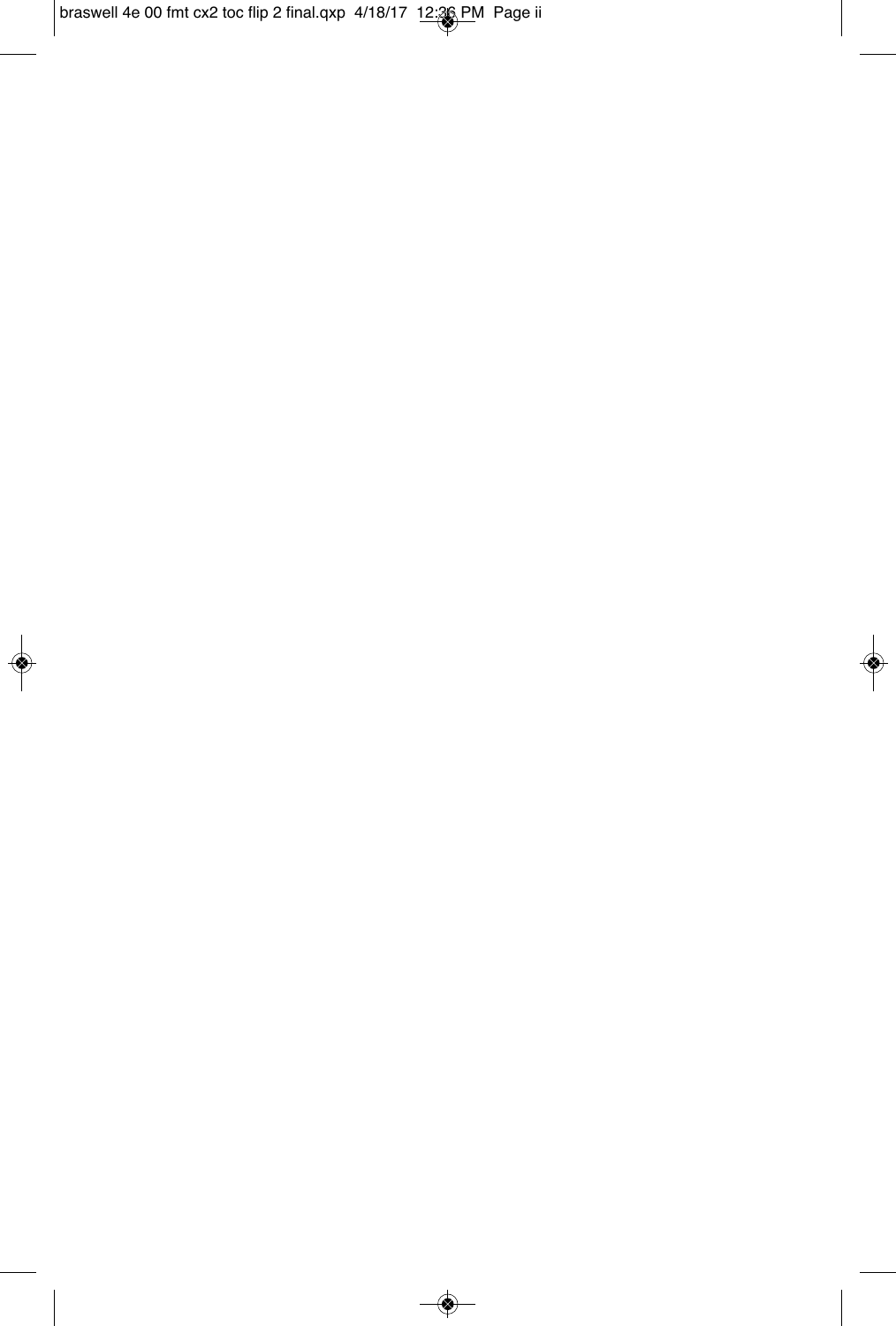# **Morality Stories** *Dilemmas in Ethics, Crime & Justice*

FOURTH EDITION

**Michael Braswell Joycelyn Pollock Scott Braswell**



Carolina Academic Press Durham, North Carolina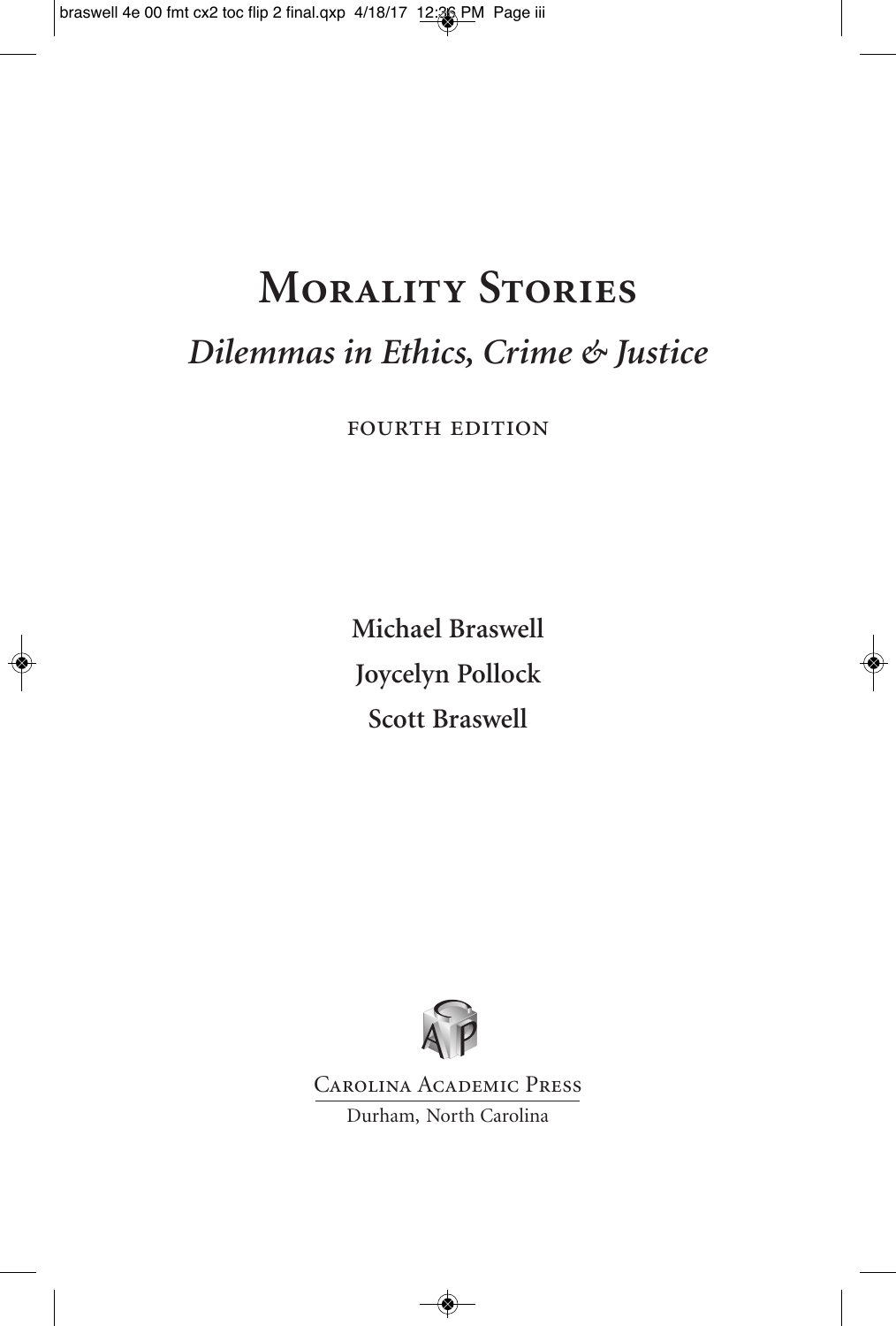#### Copyright © 2017 Michael Braswell, Joycelyn Pollock, and Scott Braswell All Rights Reserved

Library of Congress Cataloging-in-Publication Data

- Names: Braswell, Michael, author. | Pollock, Joycelyn M., 1956- author. | Braswell, Scott, 1971- author.
- Title: Morality stories : dilemmas in ethics, crime & justice / Michael Braswell, Joycelyn M. Pollock, Scott Braswell.
- Description: Fourth edition. | Durham, North Carolina : Carolina Academic Press, [2017] | Includes bibliographical references and index.

Identifiers: LCCN 2017013430 | ISBN 9781531005061 (acid-free paper)

Subjects: LCSH: Criminal justice, Administration of--Fiction. | Didactic fiction, American.

Classification: LCC PS3602.R388 A6 2017 | DDC 813/.6--dc23 LC record available at https://lccn.loc.gov/2017013430

eISBN 978-1-53100-507-8

Carolina Academic Press, LLC 700 Kent Street Durham, North Carolina 27701 Telephone (919) 489-7486 Fax (919) 493-5668 www.cap-press.com

Printed in the United States of America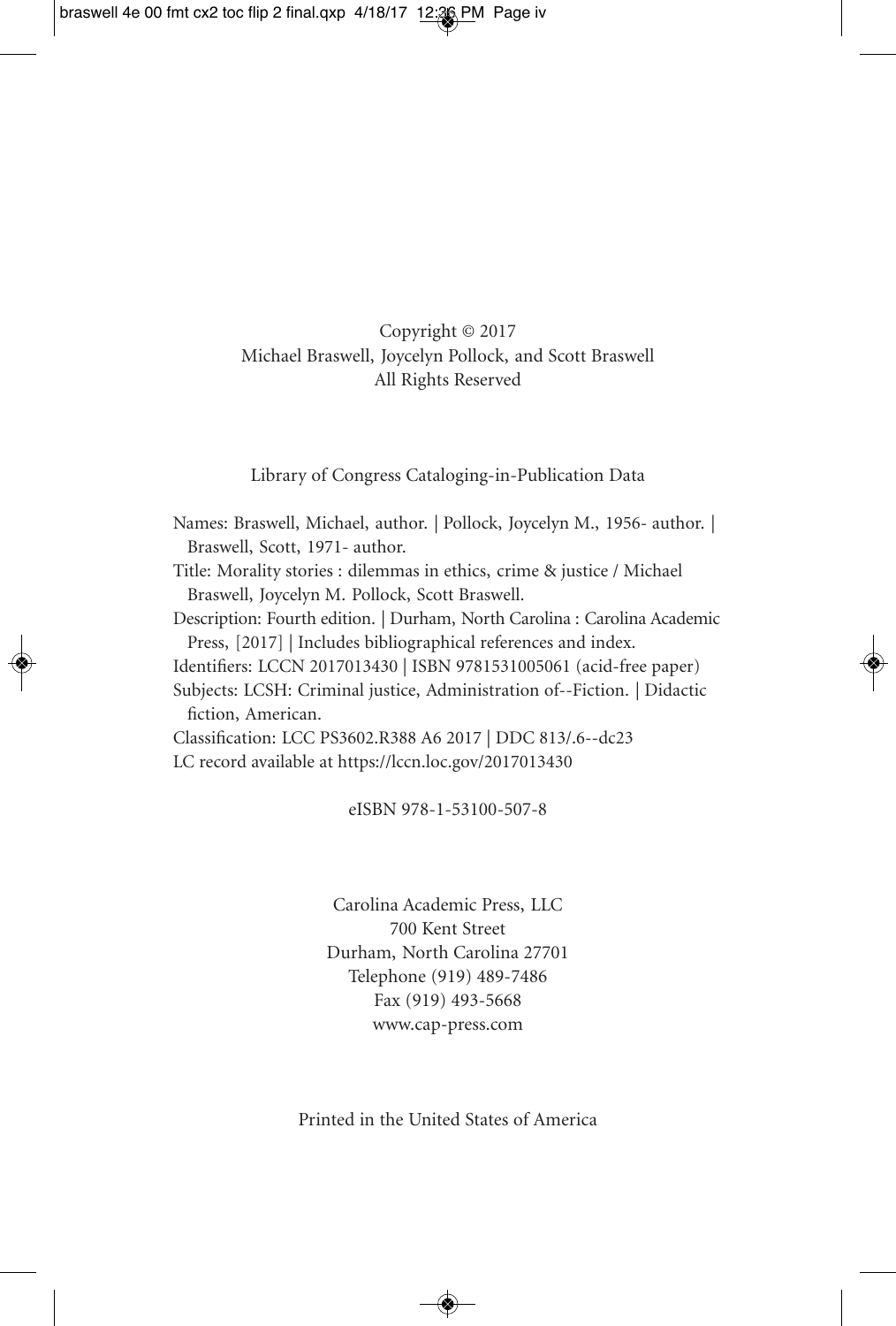*To Richard Quinney and the stories he writes with words and photographs*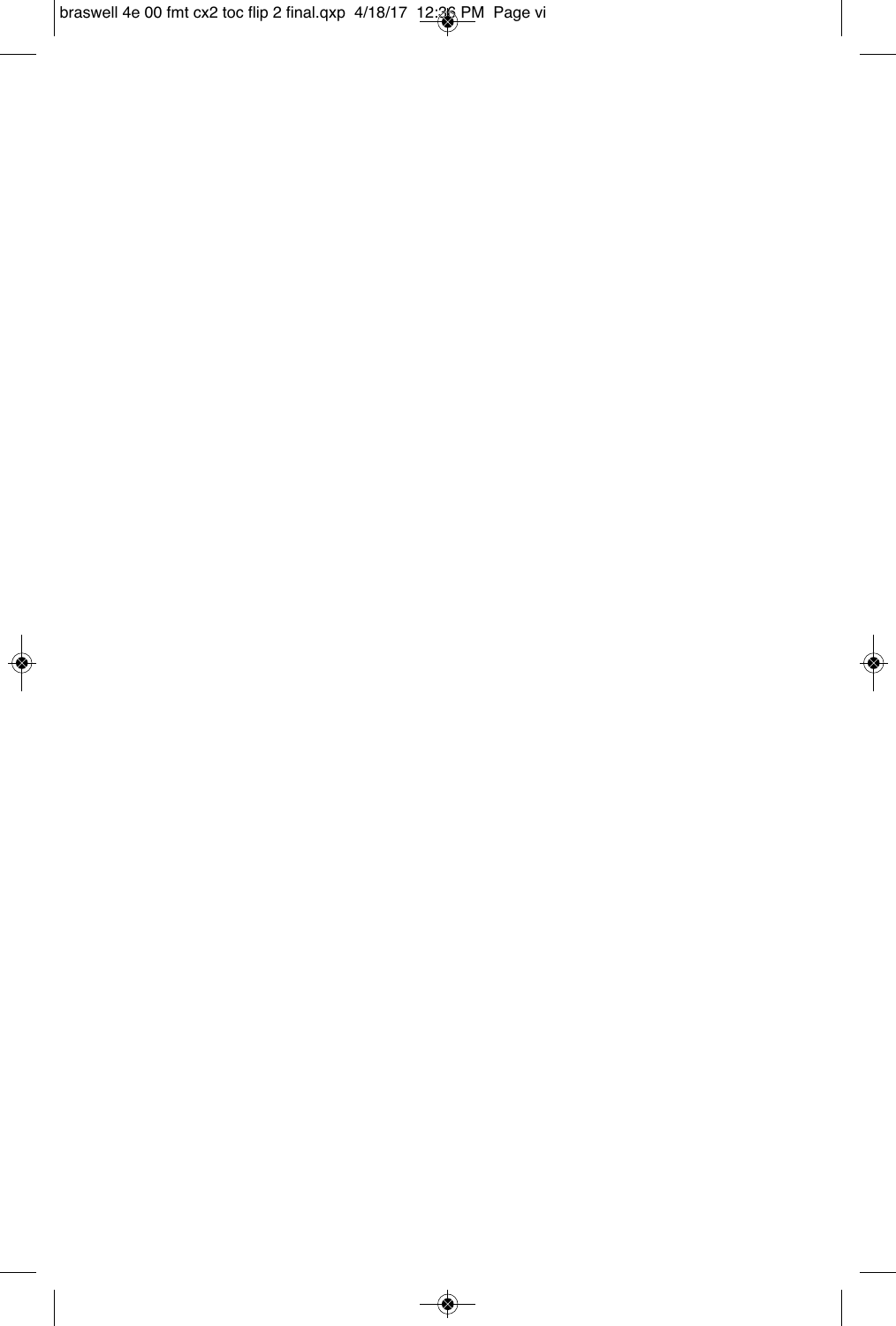# CONTENTS

| Acknowledgments                                        |     |
|--------------------------------------------------------|-----|
| Foreword                                               | хi  |
| Preface                                                | XV  |
| Part One · Stories and Moral Dilemmas: An Introduction | 3   |
| A Framework for Ethical Analysis                       | 5   |
| Three Ethical Models                                   | 7   |
| Duty-Based Ethics                                      | 7   |
| Utilitarianism                                         | 8   |
| Peacemaking Ethics                                     | 9   |
| Three Contexts for Taking Moral Action                 | 9   |
| Back to the Beginning                                  | 10  |
| Part Two $\cdot$ Loyalty and Personal Relationships    | 13  |
| 1 · Second Street                                      | 15  |
| 2 · Sarah Salvation                                    | 25  |
| $3$ · Black and Blue                                   | 31  |
| 4 · A Difficult Choice                                 | 43  |
| $5 \cdot \text{Rosy}$                                  | 53  |
| $6$ $\cdot$ Amnesia of the Heart                       | 61  |
| 7 · Stray Dogs                                         | 67  |
| 8 · The End Is Near                                    | 77  |
| Part Three · Duties to Self and Others                 | 83  |
| $9 \cdot$ Invisible Boy                                | 85  |
| $10 \cdot$ Special of the Week                         | 97  |
| 11 · Rasheed's Ticket                                  | 105 |
| 12 · Crazy Times                                       | 113 |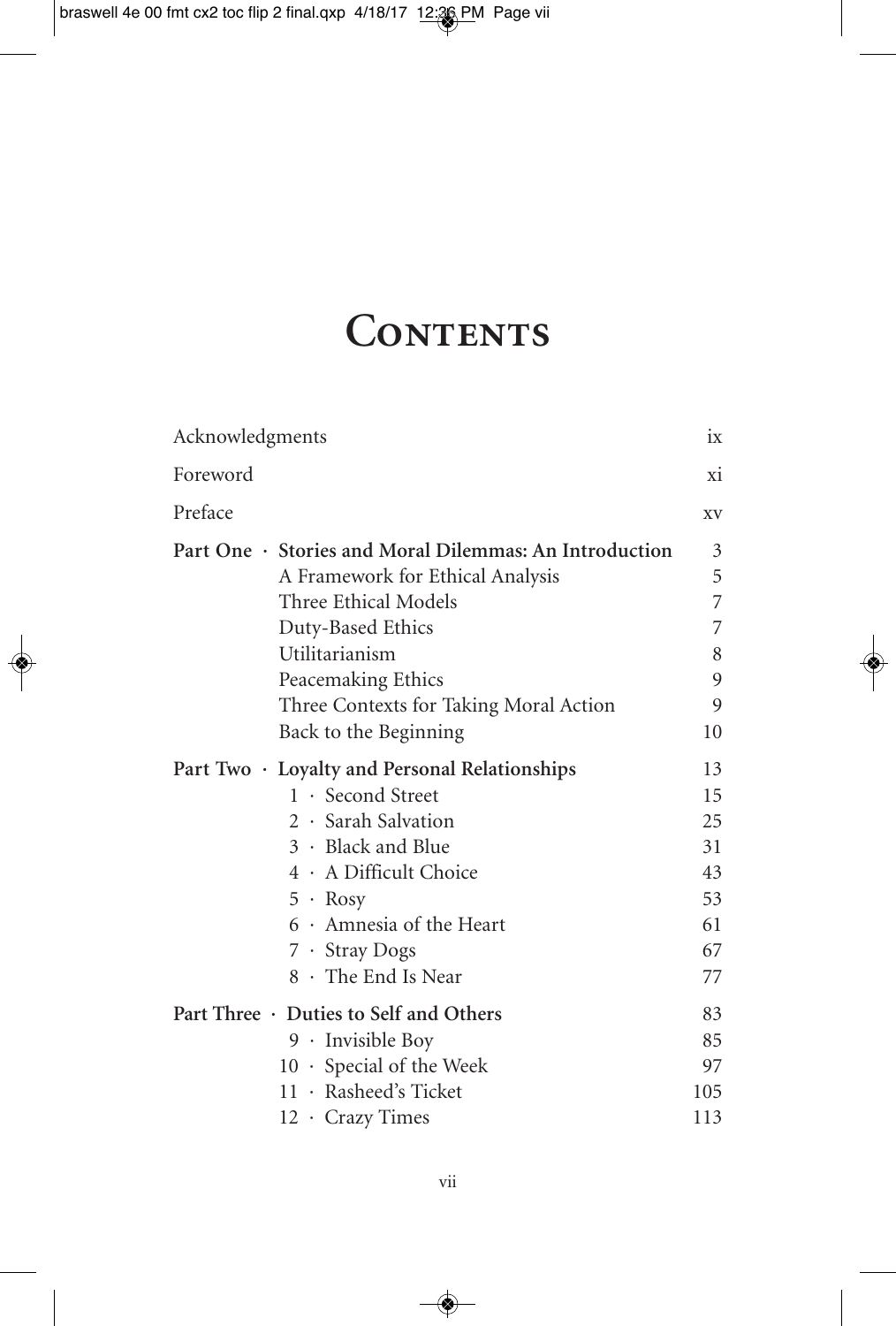### viii CONTENTS

|                                          | $13$ · The Big Picture              | 117 |
|------------------------------------------|-------------------------------------|-----|
|                                          | $14 \cdot$ Short-Cut                | 129 |
|                                          | $15 \cdot$ It's Too Bad about Tommy | 135 |
|                                          | $16 \cdot$ Truth Teller             | 141 |
| Part Four $\cdot$ Justice and Redemption |                                     | 147 |
|                                          | $17 \cdot$ The Open Door            | 149 |
|                                          | 18 · Dead Man's Parade              | 157 |
|                                          | $19$ · The Clock Maker              | 165 |
|                                          | $20 \cdot$ Best Intentions          | 179 |
|                                          | $21$ · The Price of Justice         | 191 |
|                                          | 22 · The Mercy Seat                 | 203 |
|                                          | 23 · The Cracker Jack Gospel        | 217 |
|                                          | $24 \cdot As$ Is                    | 223 |
| References                               |                                     | 231 |
| Index                                    |                                     | 233 |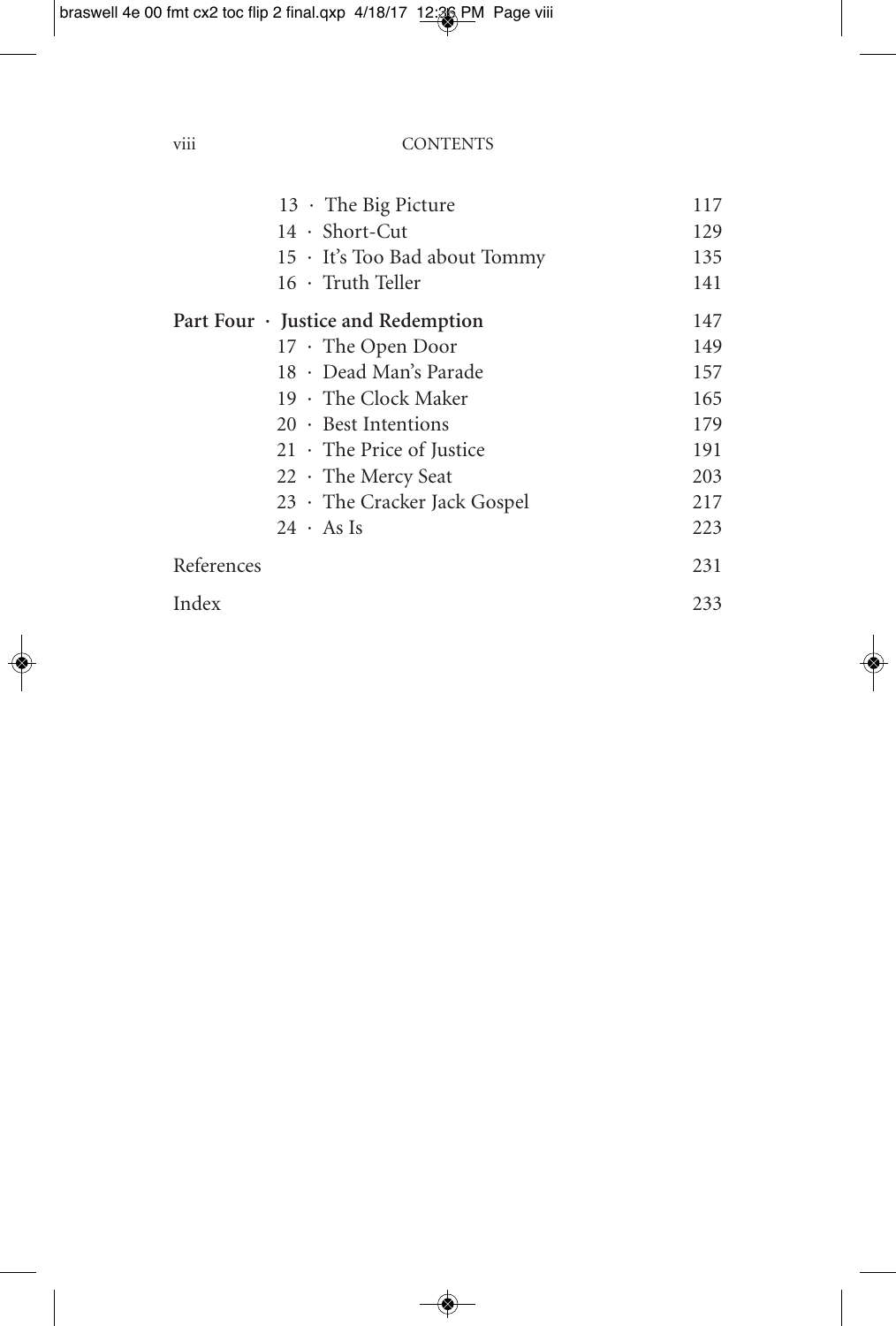## **Acknowledgments**

"Dead Man's Parade" and "The Clock Maker" were previously published in *Remembering Peleliu.* For this edition, we want to thank Beth Hall and the CAP staff for their help. We want to thank Susan Braswell for her help in getting this edition ready for press. We also want to acknowledge that while historical and news events may have inspired aspects of some of the stories, the stories and characters depicted in them are fictional.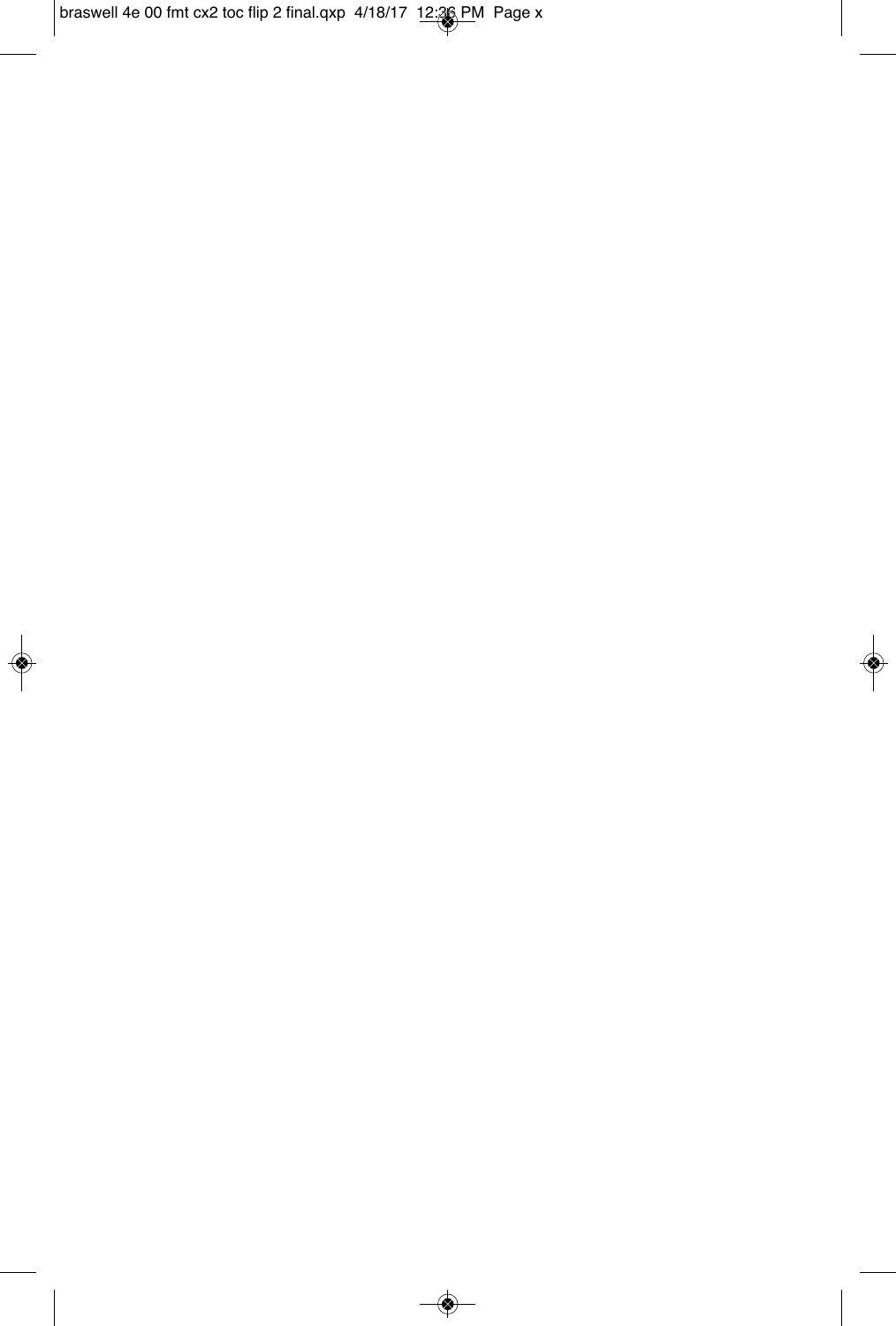## **Foreword**

From the second and third editions:

I read the stories in this collection over the course of several evenings, while sprawled comfortably on my living room couch. I found that I was taking the themes of what I had read to bed with me, staying awake longer than I cared to and wondering about the likely outcomes of this or that story, pondering what I thought might be the "correct" resolution and then imagining what I myself might have done—or not done—had I been faced with the same set of circumstances. I was particularly intrigued by my response to "Rosy," the portrayal of the border patrol trainee who finds an extraordinarily *simpatico* girl of about his own age in the poor Mexican family that he has been assigned to live with in order to improve his Spanish. I was at first certain that I would have behaved differently than he did, but, thinking about it some more, I wasn't certain. The stories have that kind of effect; they fuel self-examination.

The events portrayed in *Morality Stories* will fascinate persons concerned with human goodness and human evil. The book's moral is translucent: "An evil act doesn't necessarily make a person who committed it evil," the authors declare in a thematic statement. I found the stories exceptionally interesting and provocative. Often the writers deliberately tease us by raising questions and letting them hover unanswered. In "Stray Dogs," for instance, we wonder what the preacher has in mind when he doubts Laney's claim that he threw the bricks at the display window of Cook's Dimestore Dream because he wanted a warm place to stay on Christmas Eve. What might the "true" reason have been? And why does the preacher say that the Dream deserved that brick and more? What is the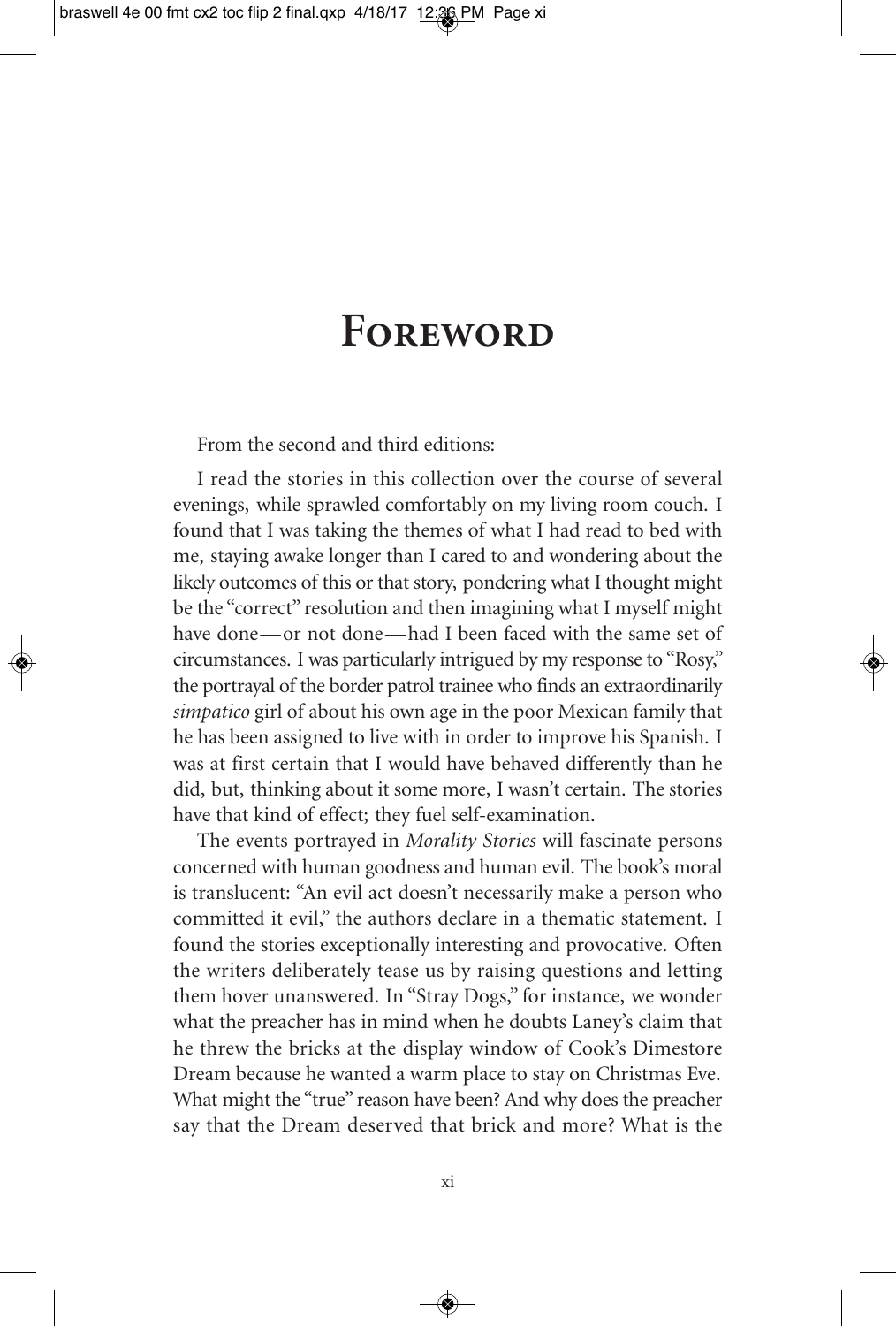meaning of Sergeant Hollis Rivers' cough? Is it serious and does it influence his actions? And what words were written underneath the picture that Laney tried to read but could not see clearly enough to make them out?

I was intrigued by the fact that in a number of stories it is a throwaway observation of strangers that sets in motion reactions from those who hear the words and then reflect on how they apply to their own situation. A waitress, adept at jollying customers, suggests that "sometimes you gotta do something risky to make sure you're still alive," and her homeless customer, down and out, makes a move that at least holds some hope for turning his dreary life around.

These are artfully constructed portrayals of people who come across as real folks with real problems and, for some, immediate ethical dilemmas that require resolution. At times, there is a change of pace in the stories with the recital tending toward understatement, such as in the moving description of the prison inmate who receives a gift from a totally unlikely source. The donor is asked why he did what he did; the question puzzles him (as it puzzles us as well) and he can offer only a laconic uninformative response before dropping the subject and moving along.

The prison stories are a sub-group of tales. They are marked by an exceptionally clear-eyed rendition of the aura and the undertones of life on a cell block and the verbal thrusts and jabs of the prisoners. The lesson is that even among some of those who appear to be the worst, there are human beings who are decent, even admirable persons. In several instances, prison guards, who have close contact with inmates, come to understand their humanity and to forgive the awful deeds that brought them to where they are. The "Mercy Seat" demonstrates that the death penalty can catch in its lethal embrace persons who have earned the opportunity to remain alive. The story brings to mind the wisdom of Winston Churchill: "The mood and temper of the public with regard to the treatment of crime and criminals is one of the most unfailing tests of the civilization of any country."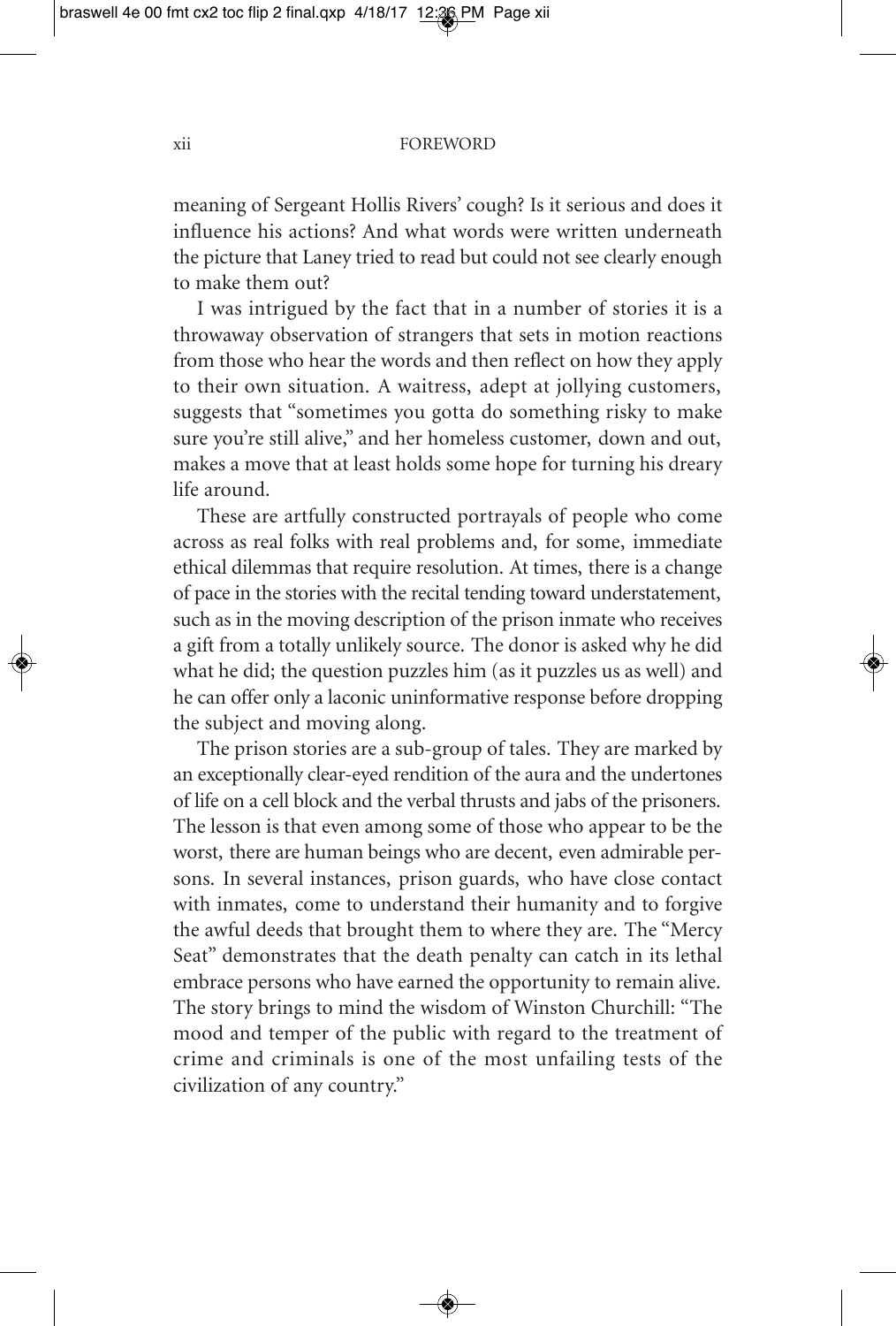#### FOREWORD xiii

I would be hard-pressed to decide which story I liked best. Each in its own way set me to thinking, but I suspect that it was the riddle of the grandfather who refused to open doors for others or to allow others to open doors for him that made the deepest impression. The tenderness between the old man, the boy grandchild, his namesake, is conveyed with great sensitivity and the moral power of the story leaves indelible memories. Life is made up of choices, and the vital ones that we make will mark us for the remainder of our time on earth.

Science and morality often are said to exist in distinctively different realms. Science seeks objectivity and presents a façade of detachment and neutrality. This façade has been satirized by one writer who wondered whether if her husband and a grizzly bear were locked in mortal combat, she was required to say: "C'mon husband, c'mon bear."

Many scientists say that the application and the consequences of what they learn is the business of others, perhaps one of those touchy-feely people who deal with concepts such as goodness and decency. Such ideas faded in the wake of construction of atomic weapons. The scientists who had unraveled the mysteries that led to the production of the atomic bomb began to wonder how much responsibility they ought to assume when their invention was dropped on Hiroshima and Nagasaki, producing thousands of civilian deaths. The horrors produced by the atomic bombs were brilliantly brought home not by sterile medical reports or long-term longitudinal studies of the results of exposure to radiation from atomic fusion. The fiction and non-fictional portrayals, such as Nevil Shute's *On the Beach* and John Hersey's *Hiroshima* provided much more compelling accounts than those found in the medical and social scientific probes. Similarly, to read the opening pages of Ernest Hemingway's *A Farewell to Arms* is to experience the Italian army's retreat at Caporetto in a manner that no scientific inquiry could convey.

The stories that follow, written by Michael Braswell, Joycelyn Pollock, and Scott Braswell, are of a kind with these classics. They put you in touch with important life experiences of people, sometimes people like yourself, who are confronted with situations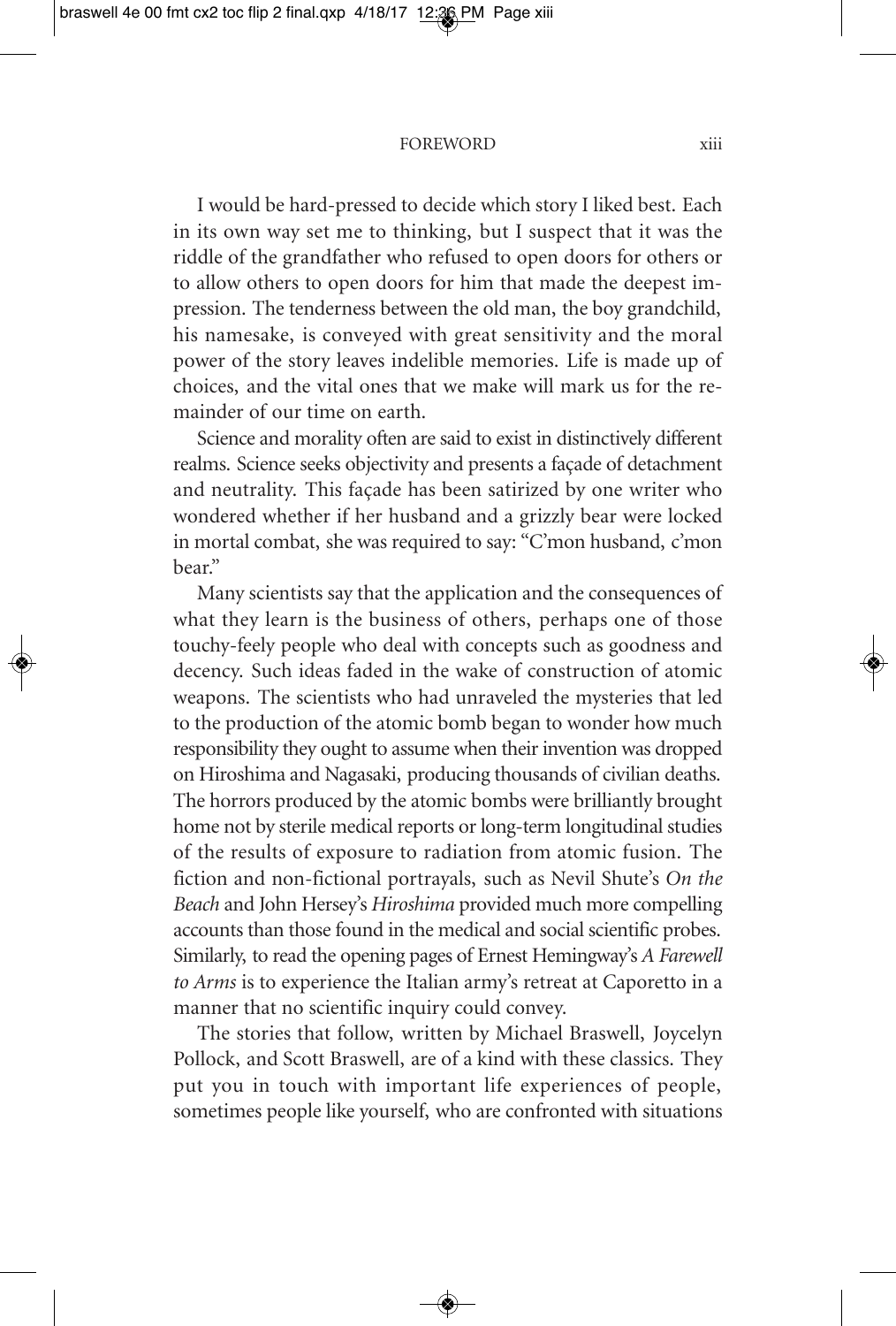that require a degree of moral and ethical courage. *Morality Stories* allows you to share their experiences, debate within yourself and with others the issues that are raised as they relate to your life and your hopes, ideals, and expectations.

Gilbert Geis *University of California, Irvine*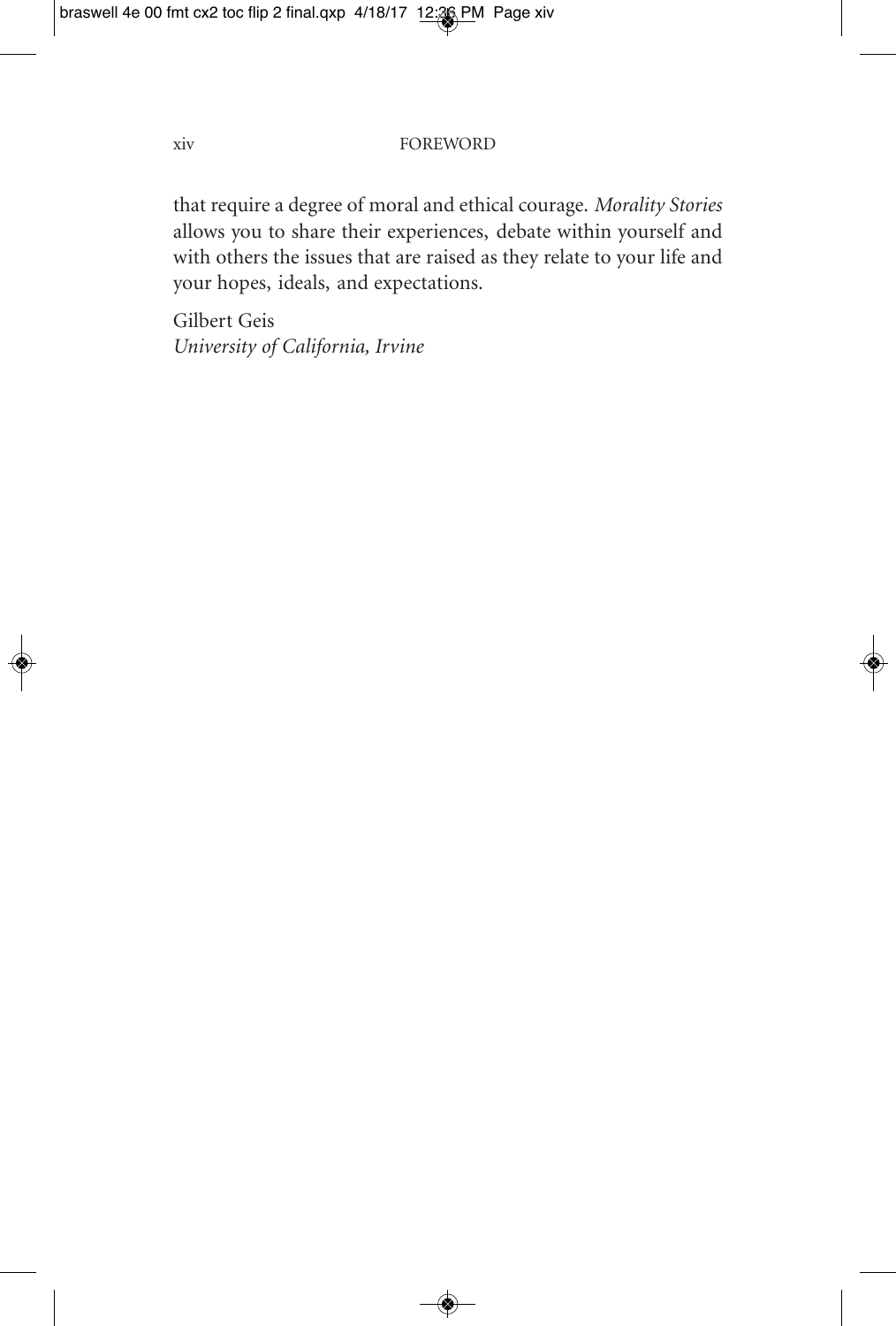## **Preface**

"Imagination and fiction make up more than three-quarters of our real life."

Simone Weil

"The Possible's slow fuse is lit by the imagination."

Emily Dickinson

Our goal in this edition of *Morality Stories* is to continue the tradition of telling stories about experiences where personal and social justice meet, often in the context of criminal justice. Gandhi wrote, "I have always felt that the true textbook for the pupil is the teacher" (Maggio, 1997: 34). It is the teacher then, who translates the insights and truth found in the big ideas and stories hidden in both fiction and nonfiction writing. The literature of criminal justice, criminology and sociology whether found in academic textbooks, novels or short stories offer fertile ground for unexpected lessons that draw us into the mystery of what justice is and is not and how it squares with consequences, compassion and redemption on a personal, social and systemic level.

The story is the thing. The lessons that need to be learned are embedded in the byways and tall weeds more often than on the main road. And the truth of the matter often slips in through the back door, sneaking up on us from behind and surprising us with delight, horror or both at once. In the best of circumstances, there is a kind of transparency on the bridge of learning between student and teacher where both contribute insights to the questions and possible solutions a story offers. As Gil Geis alludes to in the "Foreword," such an experience enables both student and teacher to